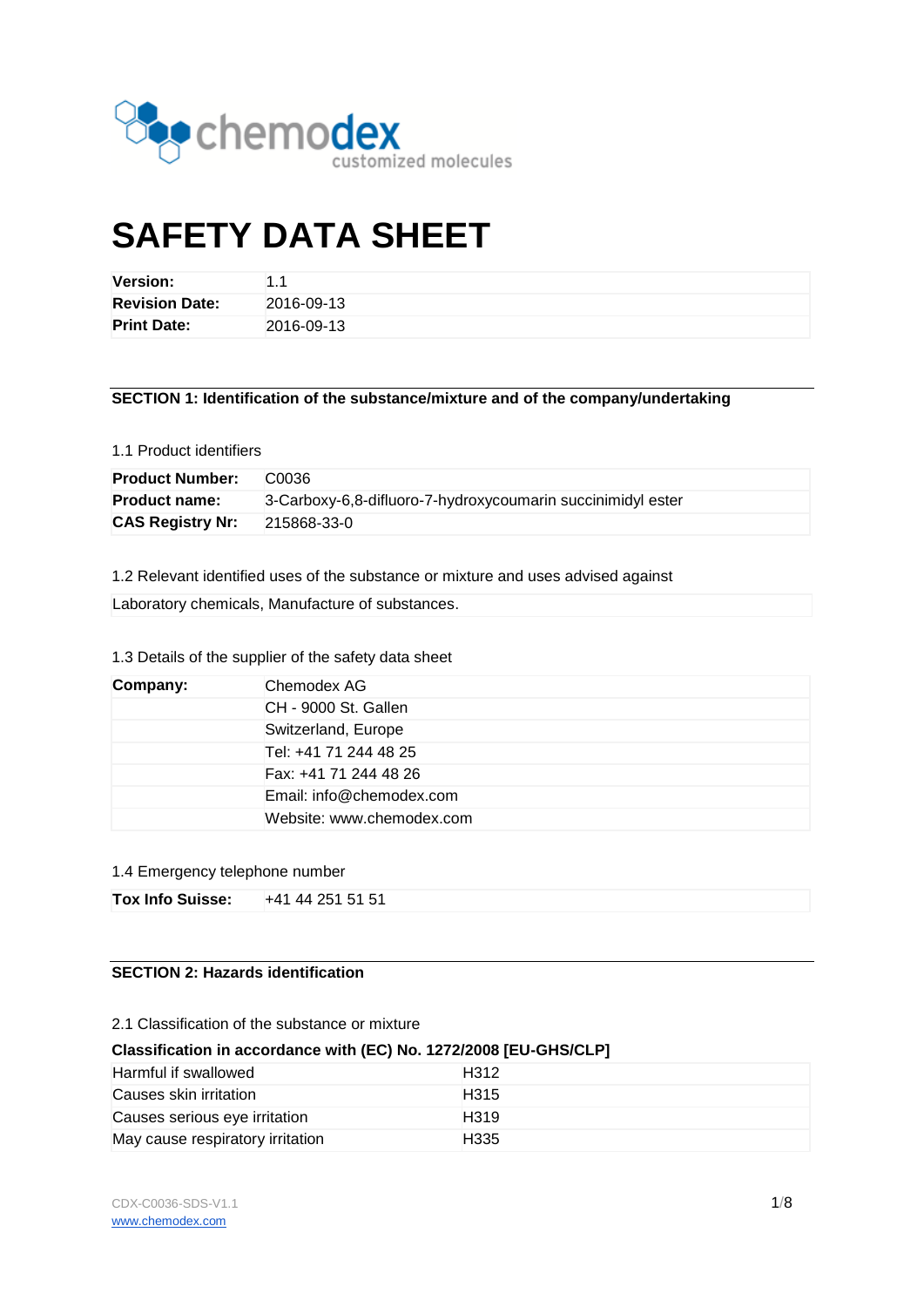## 2.2 Label elements

## **Labelling according Regulation (EC) No. 1272/2008**

| Pictogram   |         |
|-------------|---------|
| Signal word | Warning |

## **Hazard statement(s)**

| H <sub>302</sub> | Harmful if swallowed             |
|------------------|----------------------------------|
| H <sub>315</sub> | Causes skin irritation           |
| H <sub>319</sub> | Causes serious eye irritation    |
| H <sub>335</sub> | May cause respiratory irritation |

## **Precautionary statement(s)**

| P <sub>261</sub> | Avoid breathing dust-fumegas-mist-vapors-spray              |
|------------------|-------------------------------------------------------------|
| P <sub>351</sub> | If in eyes: Rinse cautiously with water for several minutes |
| P312             | Call a Poison Center or doctorphysician if you feel unwell  |

## 2.3 Other hazards

| Supplemental Hazard Statements:<br>none |  |
|-----------------------------------------|--|
|-----------------------------------------|--|

## **SECTION 3: Composition/information on ingredients**

## 3.1 Substances

| Synonyms:                | NHS Pacific Blue succinimidyl ester 2,5-Dioxopyrrolidin-1-yl 6,8-difluoro-7-<br>hydroxy-2-oxo-2H-chromene-3-carboxylate |  |
|--------------------------|-------------------------------------------------------------------------------------------------------------------------|--|
| <b>Mol. Formula:</b>     | C <sub>14</sub> H <sub>7</sub> F <sub>2</sub> N <sub>O7</sub>                                                           |  |
| Mol. Weight:             | $339.2$ g/mol                                                                                                           |  |
| <b>CAS Registry No.:</b> | 215868-33-0                                                                                                             |  |

| <b>Component</b> | <b>Classification</b> | <b>Concentration</b> |
|------------------|-----------------------|----------------------|
| n/a              | In/a                  |                      |

## **SECTION 4: First aid measures**

## 4.1 Description of first aid measures

#### **General advice**

Consult a physician. Show this safety data sheet to the doctor in attendance.

#### **If inhaled**

If breathed in, move person into fresh air. If not breathing, give artificial respiration. Consult a physician.

## **In case of skin contact**

Wash off with soap and plenty of water. Consult a physician.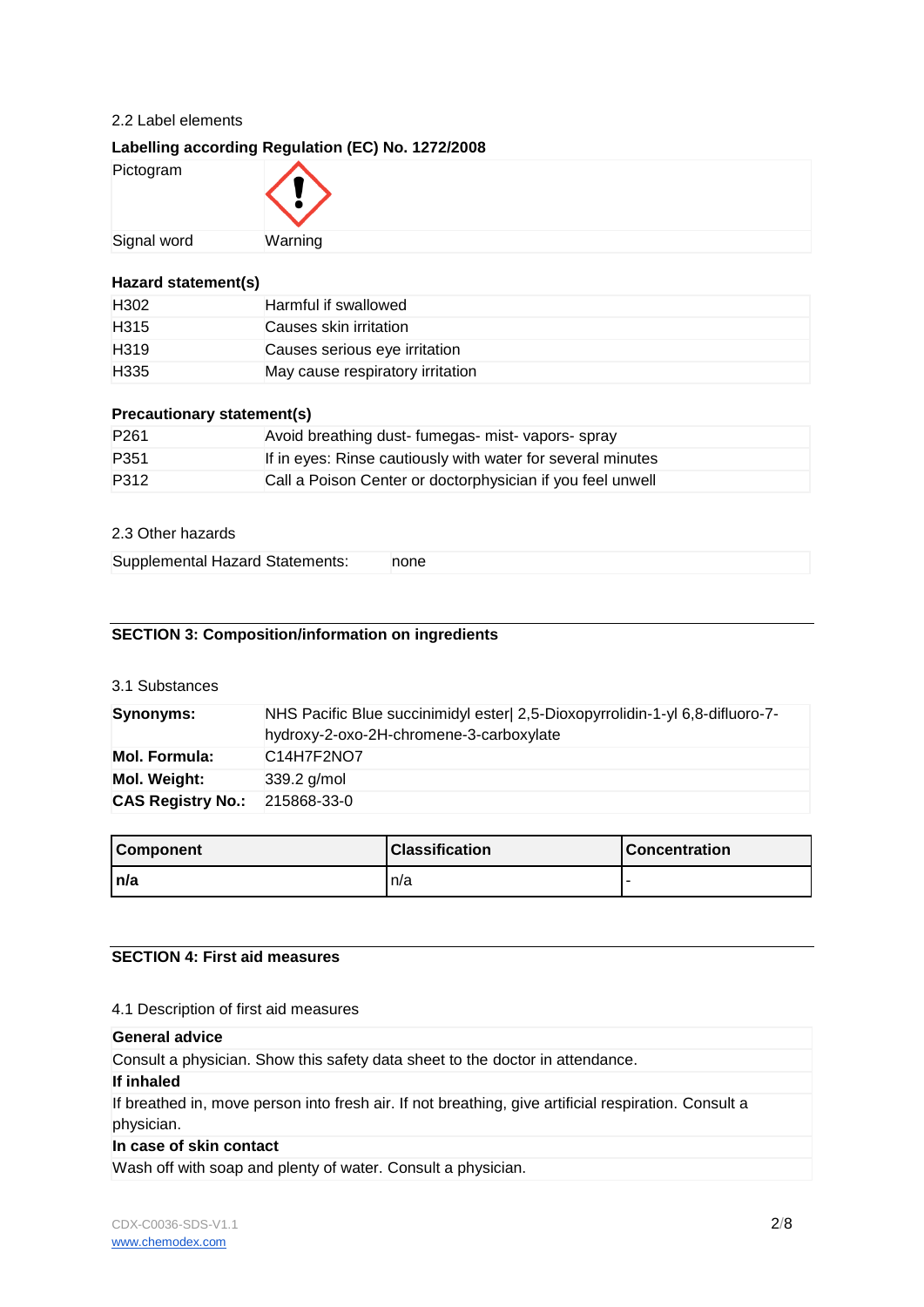#### **In case of eye contact**

Rinse thoroughly with plenty of water for at least 15 minutes and consult a physician.

#### **If swallowed**

Never give anything by mouth to an unconscious person. Rinse mouth with water. Consult a physician.

4.2 Most important symptoms and effects, both acute and delayed

The most important known symptoms and effects are described in the labelling (see section 2.2) and/or in section 11

4.3 Indication of any immediate medical attention and special treatment needed

No data available

#### **SECTION 5: Firefighting measures**

5.1 Extinguishing media

Use water spray, alcohol-resistant foam, dry chemical or carbon dioxide

5.2 Special hazards arising from the substance or mixture

Carbon oxides, nitrogen oxides (NOx)

5.3 Advice for firefighters

Wear self contained breathing apparatus for fire fighting if necessary.

5.4 Further information

No data available

## **SECTION 6: Accidental release measures**

6.1 Personal precautions, protective equipment and emergency procedures

Use personal protective equipment. Avoid dust formation. Avoid breathing vapours, mist or gas. Ensure adequate ventilation. Evacuate personnel to safe areas. Avoid breathing dust. For personal protection see section 8.

#### 6.2 Environmental precautions

Do not let product enter drains.

6.3 Methods and material for containment and cleaning up

Pick up and arrange disposal without creating dust. Sweep up and shovel. Keep in suitable, closed containers for disposal.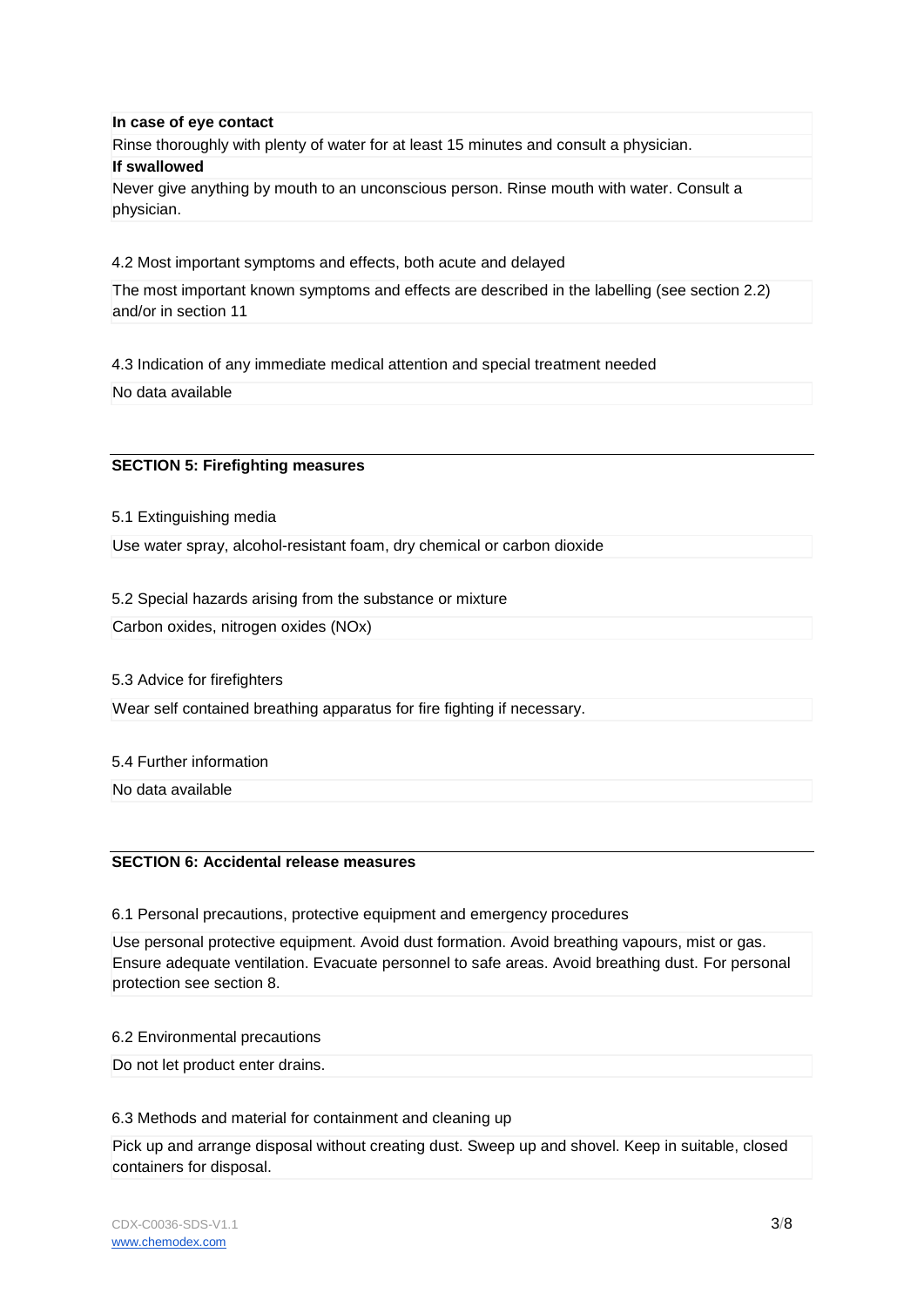6.4 Reference to other sections

For disposal see section 13.

## **SECTION 7: Handling and storage**

#### 7.1 Precautions for safe handling

Avoid contact with skin and eyes. Avoid formation of dust and aerosols. Provide appropriate exhaust ventilation at places where dust is formed.Normal measures for preventive fire protection. For precautions see section 2.2.

#### 7.2 Conditions for safe storage

Keep container tightly closed in a dry and well-ventilated place. Store in cool place.

#### 7.3 Specific end use(s)

Apart from the uses mentioned in section 1.2 no other specific uses are stipulated

#### **SECTION 8: Exposure controls/personal protection**

#### 8.1 Control parameters

#### **Components with workplace control parameters**

Contains no substances with occupational exposure limit values.

#### 8.2 Exposure controls

#### **Appropriate engineering controls**

Handle in accordance with good industrial hygiene and safety practice. Wash hands before breaks and at the end of workday.

#### **Personal protective equipment**

#### **Eye/face protection**

Safety glasses with side-shields conforming to EN166 Use equipment for eye protection tested and approved under appropriate government standards such as NIOSH (US) or EN 166(EU).

#### **Skin protection**

Handle with gloves. Gloves must be inspected prior to use. Use proper glove removal technique (without touching glove's outer surface) to avoid skin contact with this product. Dispose of contaminated gloves after use in accordance with applicable laws and good laboratory practices. Wash and dry hands.

If used in solution, or mixed with other substances, and under conditions which differ from EN 374, contact the supplier of the CE approved gloves. This recommendation is advisory only and must be evaluated by an industrial hygienist and safety officer familiar with the specific situation of anticipated use by our customers. It should not be construed as offering an approval for any specific use scenario.

#### **Body Protection**

impervious clothing, The type of protective equipment must be selected according to the concentration and amount of the dangerous substance at the specific workplace.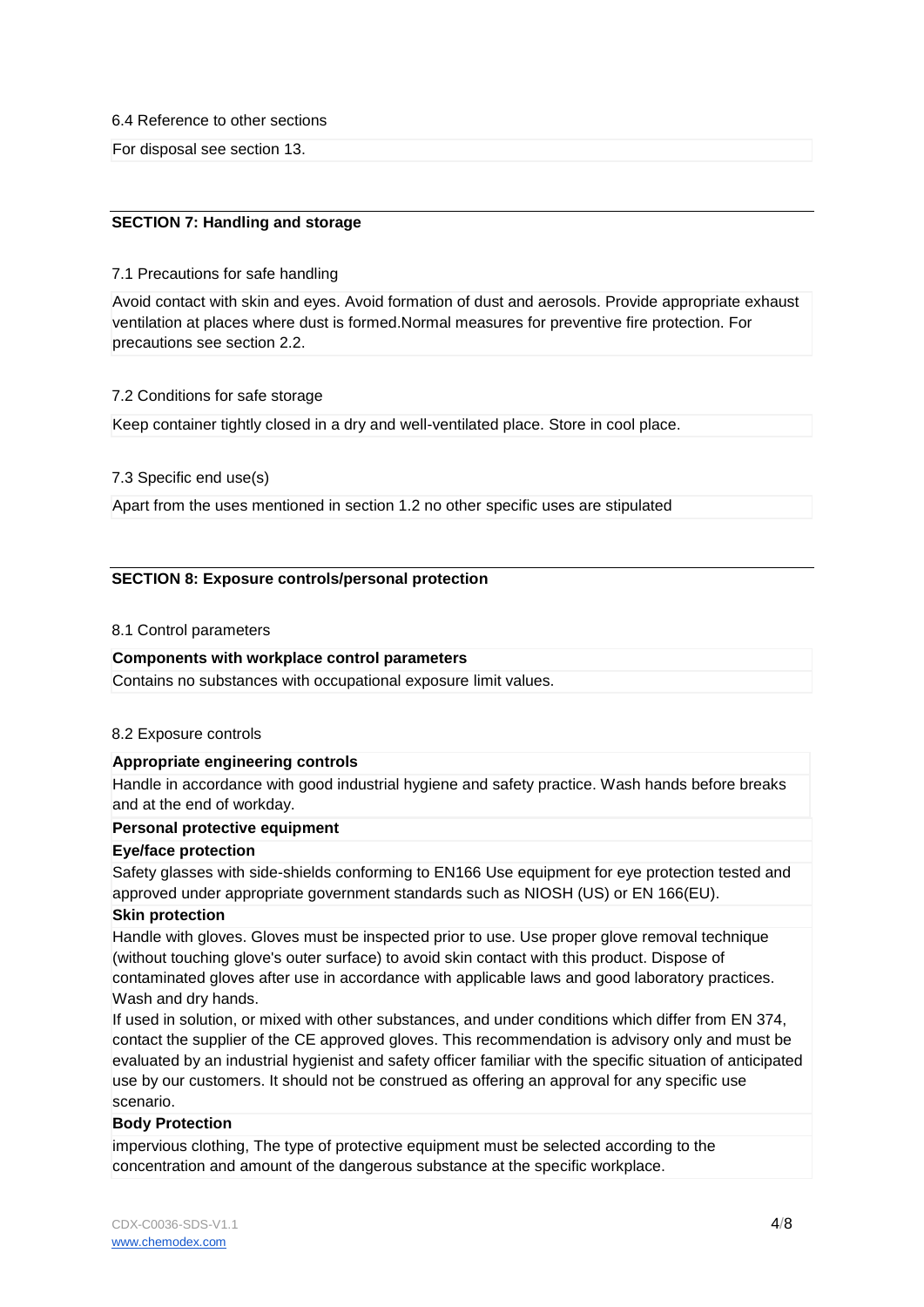#### **Respiratory protection**

For nuisance exposures use type P95 (US) or type P1 (EU EN 143) particle respirator.For higher level protection use type OV/AG/P99 (US) or type ABEK-P2 (EU EN 143) respirator cartridges. Use respirators and components tested and approved under appropriate government standards such as NIOSH (US) or CEN (EU).

#### **Control of environmental exposure**

Do not let product enter drains.

## **SECTION 9: Physical and chemical properties**

| a)      | Appearance:                          | Yellow powder                   |
|---------|--------------------------------------|---------------------------------|
| b)      | Odour:                               | No data available               |
| c)      | <b>Odour Threshold:</b>              | No data available               |
| d)      | pH:                                  | No data available               |
| e)      | <b>Melting point/freezing point:</b> | No data available               |
| f)      | <b>Boiling point</b>                 | No data available               |
| g)      | <b>Flash point:</b>                  | No data available               |
| h)      | <b>Evaporation rate:</b>             | No data available               |
| i)      | Flammability (solid, gas):           | No data available               |
| j)      | <b>Upper/lower flammability or</b>   |                                 |
|         | explosive limits:                    | No data available               |
| k)      | Vapour pressure:                     | No data available               |
| $\vert$ | Vapour density:                      | No data available               |
| m)      | <b>Relative density:</b>             | No data available               |
| n)      | Solubility:                          | Soluble in acetone or methanol. |
| O)      | <b>Partition coefficient (n-</b>     |                                 |
|         | octanol/water):                      | No data available               |
| p)      | Auto-ignition temperature:           | No data available               |
| q)      | <b>Decomposition temperature:</b>    | No data available               |
| r)      | <b>Viscosity:</b>                    | No data available               |
| s)      | <b>Explosive properties:</b>         | No data available               |
| t)      | <b>Oxidizing properties:</b>         | No data available               |

9.1 Information on basic physical and chemical properties

#### **9.2 Other information**

No data available

## **SECTION 10: Stability and reactivity**

#### 10.1 Reactivity

No data available

#### 10.2 Chemical stability

Stable for at least 2 years under recommended storage conditions.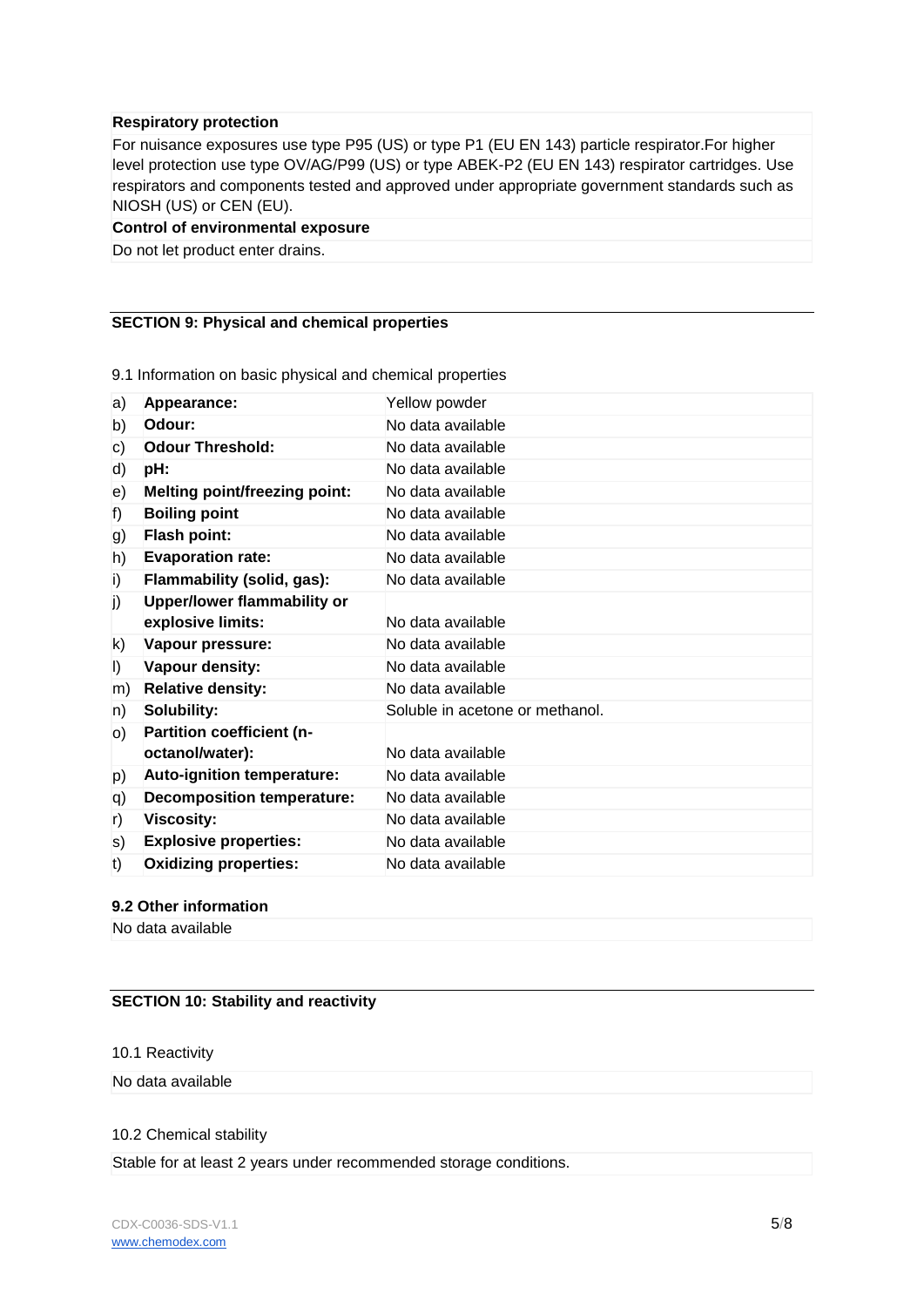10.3 Possibility of hazardous reactions

No data available

10.4 Conditions to avoid

No data available

10.5 Incompatible materials

Strong oxidizing agents

10.6 Hazardous decomposition products

No data available

## **SECTION 11: Toxicological information**

11.1 Information on toxicological effects

| <b>Acute toxicity</b>                                                                            |                                                                                                                                                            |
|--------------------------------------------------------------------------------------------------|------------------------------------------------------------------------------------------------------------------------------------------------------------|
| No data available                                                                                |                                                                                                                                                            |
| <b>Skin corrosion/irritation</b>                                                                 |                                                                                                                                                            |
| No data available                                                                                |                                                                                                                                                            |
| Serious eye damage/eye irritation                                                                |                                                                                                                                                            |
| No data available                                                                                |                                                                                                                                                            |
| <b>Respiratory or skin sensitisation</b>                                                         |                                                                                                                                                            |
| No data available                                                                                |                                                                                                                                                            |
| <b>Germ cell mutagenicity</b>                                                                    |                                                                                                                                                            |
| No data available                                                                                |                                                                                                                                                            |
| Carcinogenicity                                                                                  |                                                                                                                                                            |
| IARC:                                                                                            | No component of this product present at levels greater than or equal to 0.1% is identified<br>as probable, possible or confirmed human carcinogen by IARC. |
| ACGIH:                                                                                           | No component of this product present at levels greater than or equal to 0.1% is identified<br>as a carcinogen or potential carcinogen by ACGIH.            |
| NTP:                                                                                             | No component of this product present at levels greater than or equal to 0.1% is identified<br>as a known or anticipated carcinogen by NTP.                 |
| OSHA:                                                                                            | No component of this product present at levels greater than or equal to 0.1% is identified<br>as a carcinogen or potential carcinogen by OSHA.             |
| <b>Reproductive toxicity</b>                                                                     |                                                                                                                                                            |
| No data available                                                                                |                                                                                                                                                            |
| Specific target organ toxicity - single exposure                                                 |                                                                                                                                                            |
| No data available                                                                                |                                                                                                                                                            |
| Specific target organ toxicity - repeated exposure                                               |                                                                                                                                                            |
| No data available                                                                                |                                                                                                                                                            |
| <b>Aspiration hazard</b>                                                                         |                                                                                                                                                            |
| No data available                                                                                |                                                                                                                                                            |
| <b>Additional Information</b>                                                                    |                                                                                                                                                            |
| <b>RTECS: Not available</b>                                                                      |                                                                                                                                                            |
| To the best of our knowledge, the chemical, physical, and toxicological properties have not been |                                                                                                                                                            |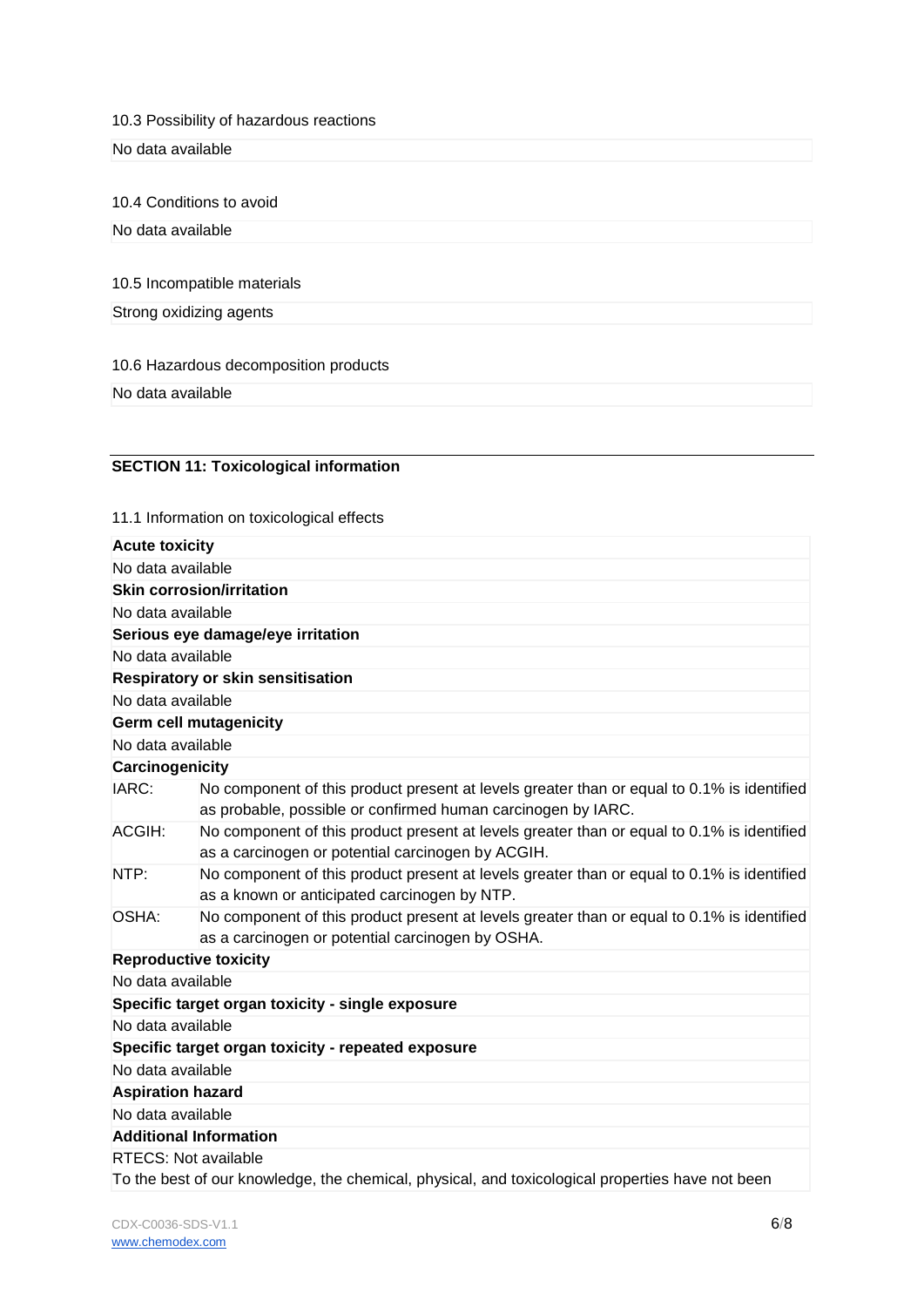thoroughly investigated.

## **SECTION 12: Ecological information**

12.1 Toxicity

No data available

#### 12.2 Persistence and degradability

No data available

#### 12.3 Bioaccumulative potential

No data available

12.4 Mobility in soil

No data available

## 12.5 Results of PBT and vPvB assessment

PBT/vPvB assessment not available as chemical safety assessment not required/not conducted

#### 12.6 Other adverse effects

No data available

## **SECTION 13: Disposal considerations**

#### 13.1 Waste treatment methods

#### **Product**

Offer surplus and non-recyclable solutions to a licensed disposal company. Contact a licensed professional waste disposal service to dispose of this material.

## **Contaminated packaging**

Dispose of as unused product.

## **SECTION 14: Transport information**

## DOT (US)

Not dangerous goods

IMDG

#### Not dangerous goods